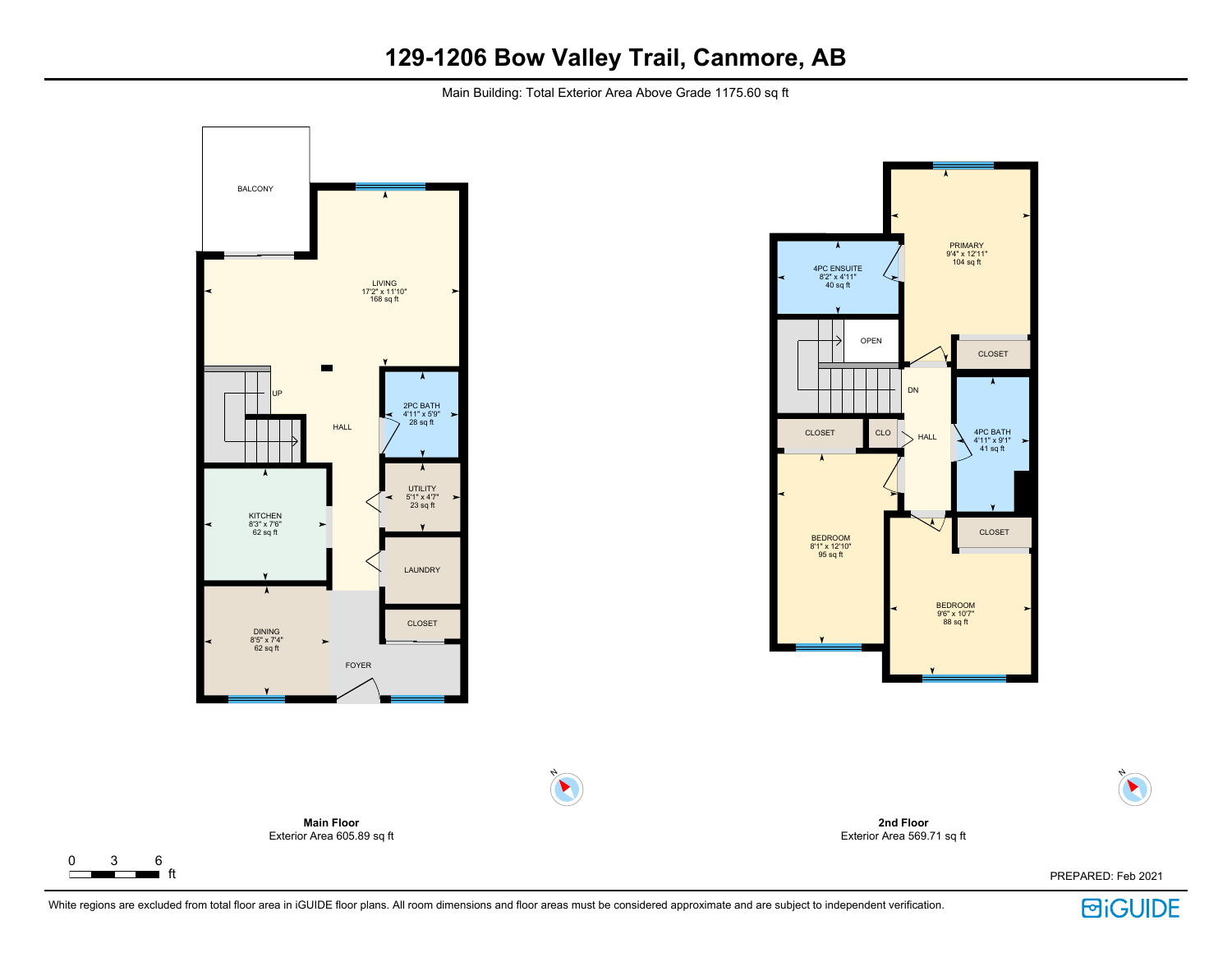**Main Floor** Total Exterior Area 605.89 sq ft Total Interior Area 549.25 sq ft





■ ft PREPARED: Feb 2021



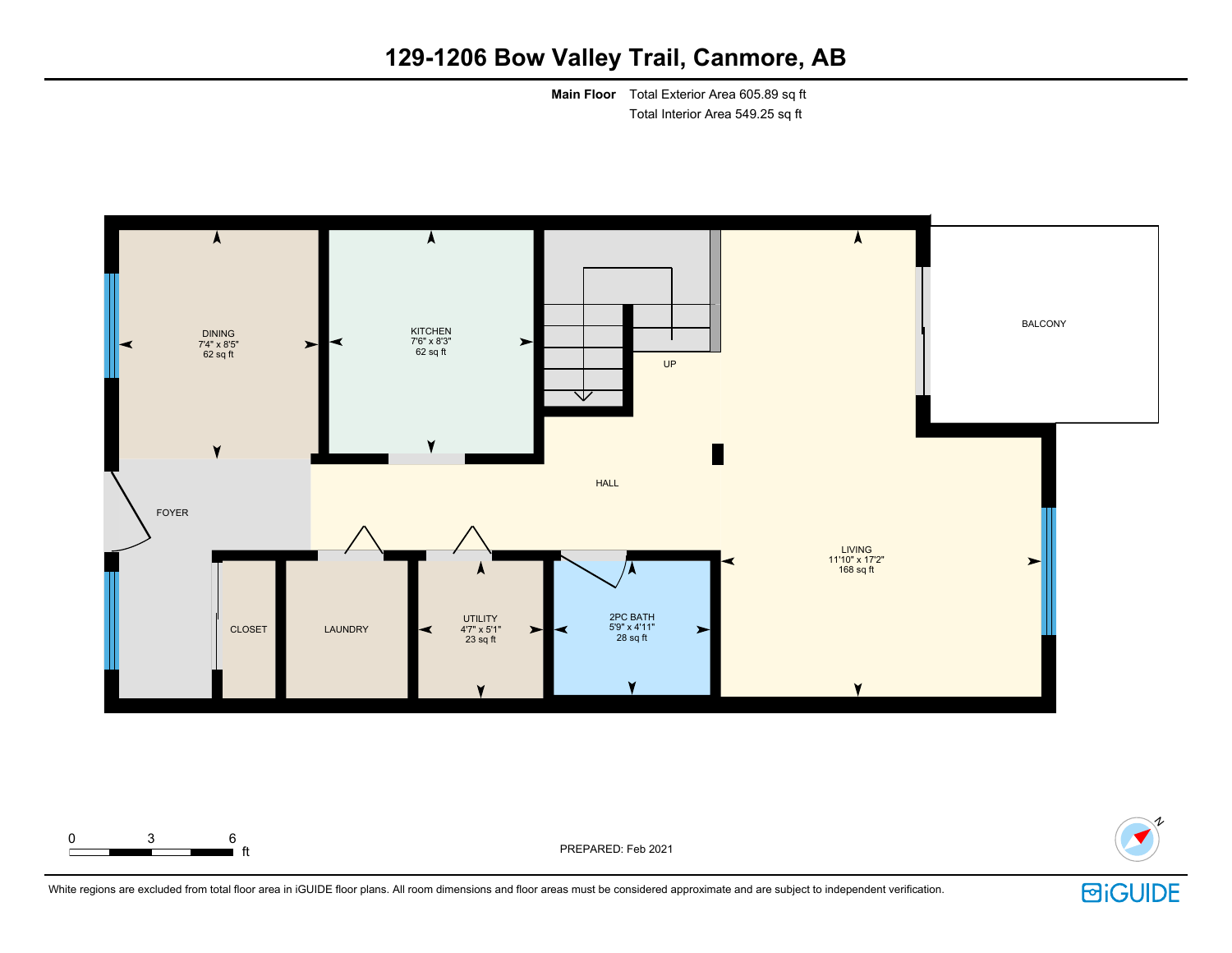**2nd Floor** Total Exterior Area 569.71 sq ft Total Interior Area 513.27 sq ft





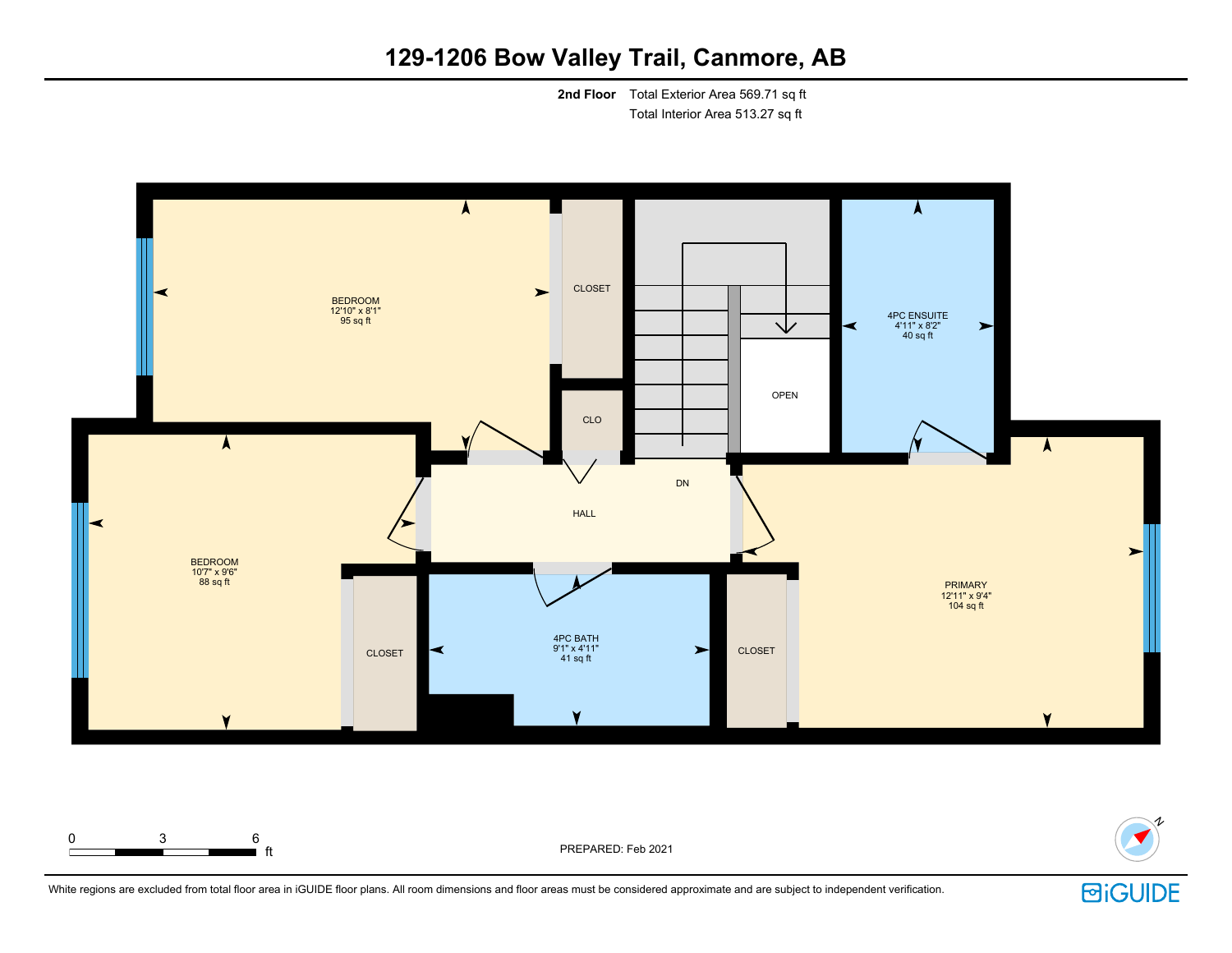### **Property Details**

#### **Room Measurements**

Only major rooms are listed. Some listed rooms may be excluded from total interior floor area (e.g. garage). Room dimensions are largest length and width; parts of room may be smaller. Room area is not always equal to product of length and width.

#### **Main Building**

MAIN FLOOR 2pc Bath: 4'11" x 5'9" | 28 sq ft Dining: 8'5" x 7'4" | 62 sq ft Kitchen: 8'3" x 7'6" | 62 sq ft Living: 17'2" x 11'10" | 168 sq ft Utility: 5'1" x 4'7" | 23 sq ft

#### 2ND FLOOR

4pc Bath: 4'11" x 9'1" | 41 sq ft 4pc Ensuite: 8'2" x 4'11" | 40 sq ft Bedroom: 8'1" x 12'10" | 95 sq ft Bedroom: 9'6" x 10'7" | 88 sq ft Primary: 9'4" x 12'11" | 104 sq ft

#### **Floor Area Information**

Floor areas include footprint area of interior walls. All displayed floor areas are rounded to two decimal places. Total area is computed before rounding and may not equal to sum of displayed floor areas.

#### **Main Building**

MAIN FLOOR Interior Area: 549.25 sq ft Perimeter Wall Length: 105 ft Perimeter Wall Thickness: 6.5 in Exterior Area: 605.89 sq ft

#### 2ND FLOOR

Interior Area: 513.27 sq ft Excluded Area: 10.63 sq ft Perimeter Wall Length: 104 ft Perimeter Wall Thickness: 6.5 in Exterior Area: 569.71 sq ft

#### **Total Above Grade Floor Area**

Main Building Interior: 1062.52 sq ft Main Building Excluded: 10.63 sq ft **Main Building Exterior: 1175.60 sq ft**

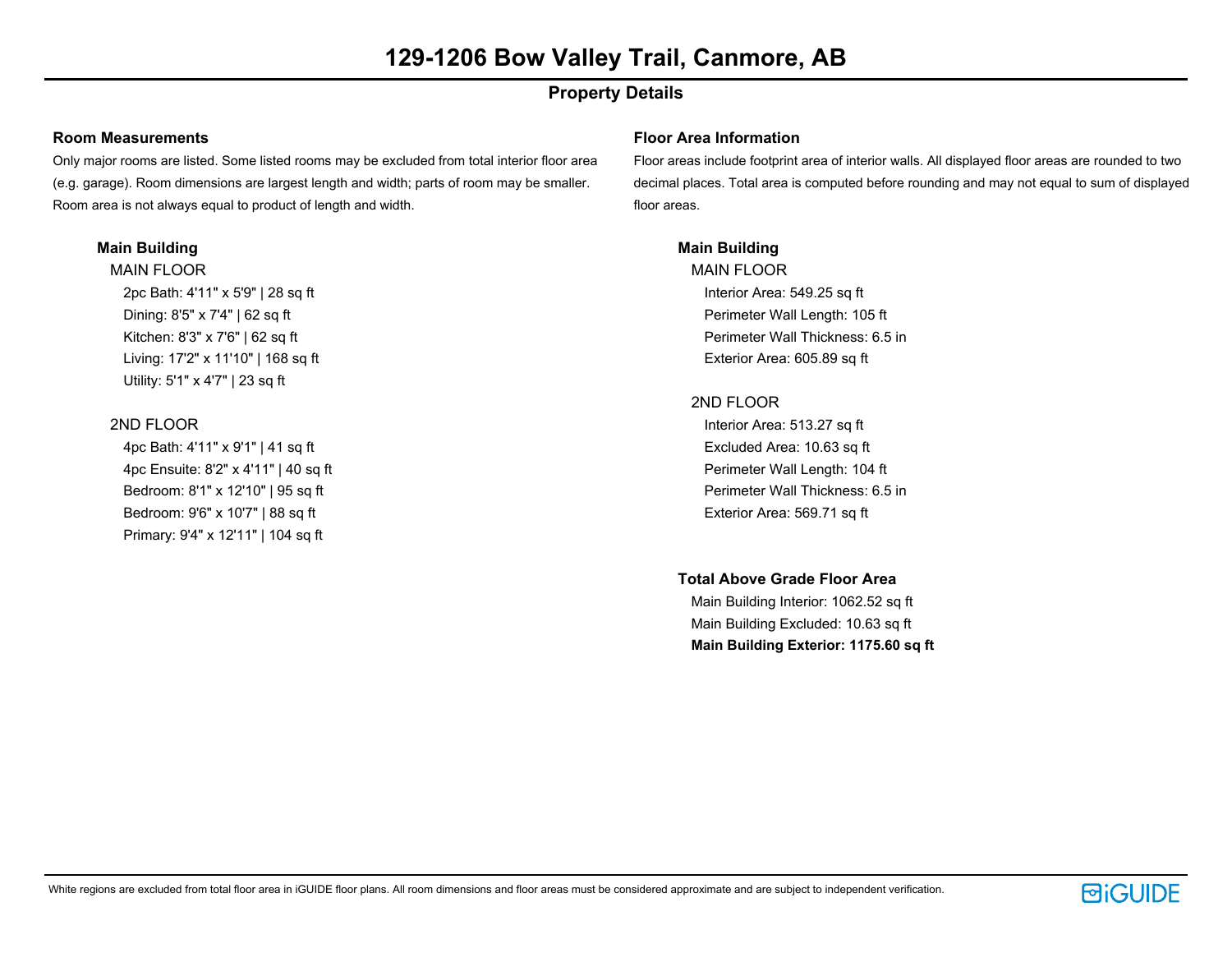### **Property Details**

Customer Name: Kevin Smyth Customer Company: CIR Realty Canmore Prepared: Feb 2, 2021

Customer Company: CIR Realty Canmore - Kevin Smyth The Total Above Grade Floor Area is the RMS size of the property. Use Exterior Area for detached properties and Interior Area for properties with common walls, such as half-duplexes, townhouses, and apartments. The newly required schematics from CREB, as well as supplement measurement sheet are part of your PDF Floorplan download. This property was measured by Canmore House Doctor. Property measured: Feb 1 2021

RMS provided by Canmore HD Photography. www.CanmoreHD.com

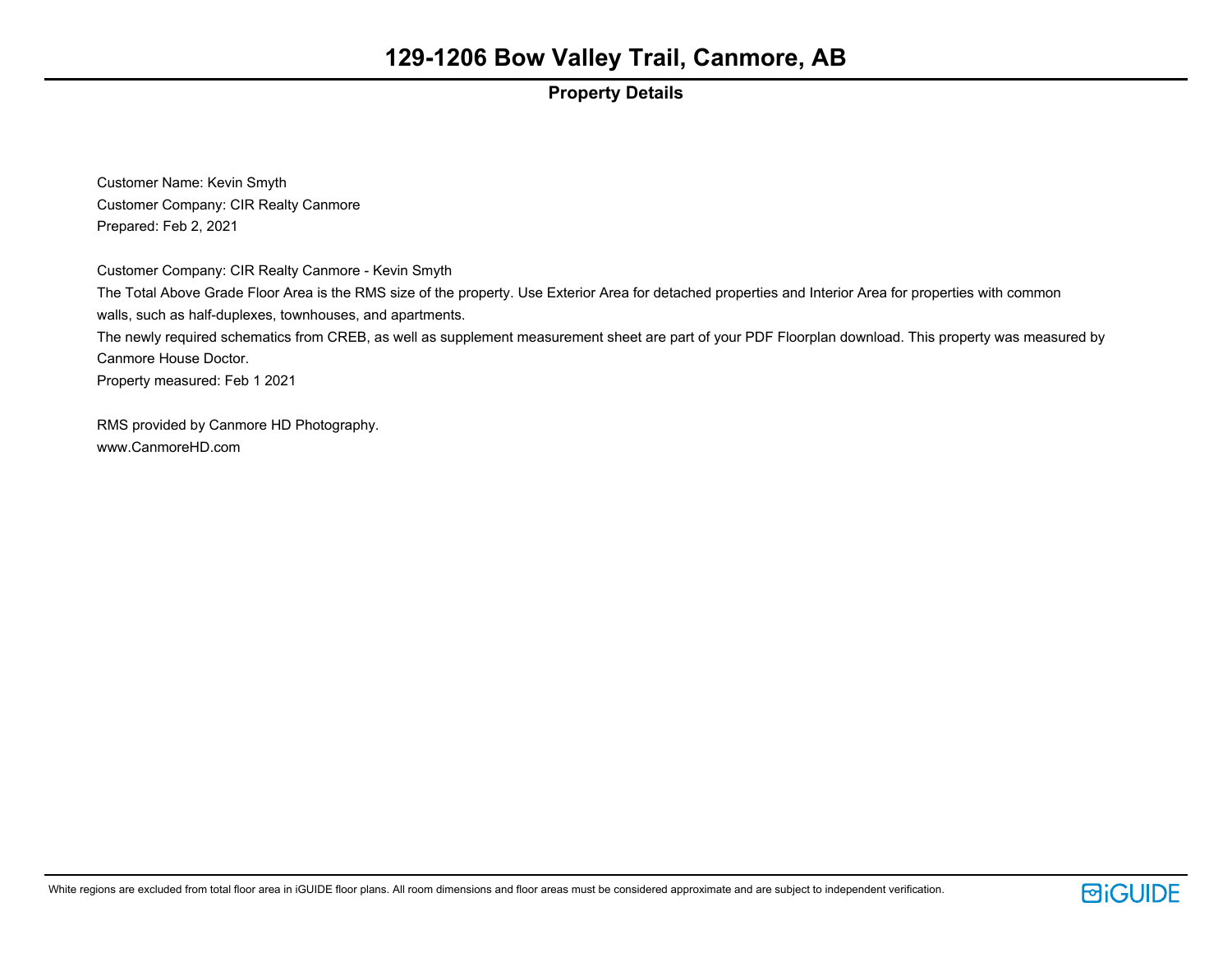### **iGUIDE Method of Measurement**

#### **Definitions**

**Interior Area** is a per floor calculation, made by measuring to the inside surface of the exterior walls.

**Excluded Area** is a sum of interior areas of all rooms (measured to the inside surface of room walls) that are excluded from the Interior Area for a floor. Prescribed area exclusions can vary from region to region. Examples of exclusions are spaces open to below, garages, cold cellars, crawl and reduced height spaces, non-enclosed open spaces, such as decks and balconies.

The footprint of all interior walls and staircases is typically included in the reported Interior Area for a floor. The iGUIDE PDF floor plans use color to highlight all included areas. All excluded areas are shown white.

**Exterior Area** is a per floor calculation, made by measuring to the outside surface of the exterior walls, see below for calculation details.

**Grade** is the ground level at the perimeter of the exterior finished surface of a house. A floor is considered to be above grade if its floor level is everywhere above grade.

**Total Interior Area** is the sum of all Interior Areas.

**Total Excluded Area** is the sum of all Excluded Areas.

**Total Exterior Area** is the sum of all Exterior Areas.

**Unfinished Area** is the sum of interior areas of all unfinished rooms (measured to the inside surface of room walls).

**Finished Area** is Exterior Area minus Unfinished Area. Finished Area includes the footprint of interior and exterior walls.

**iGUIDE Exterior Area Calculation**

#### **Exterior Area = [Perimeter Wall Thickness] x [Perimeter Wall Length] + [Interior Area]**

#### **Notes**

A. **Perimeter Wall Thickness** is an independent measurement taken from the property, typically, at the main entrance. Considerations are not made for varying wall thickness around the perimeter.

B. **Perimeter Wall Length** is the sum of lengths of all exterior wall segments on a particular floor. When used to calculate Total Exterior Area Above Grade based on Total Interior Area Above Grade, it is the sum of perimeter wall lengths of all floors above grade.

#### **Disclaimer**

All dimensions and floor areas must be considered approximate and are subject to independent verification.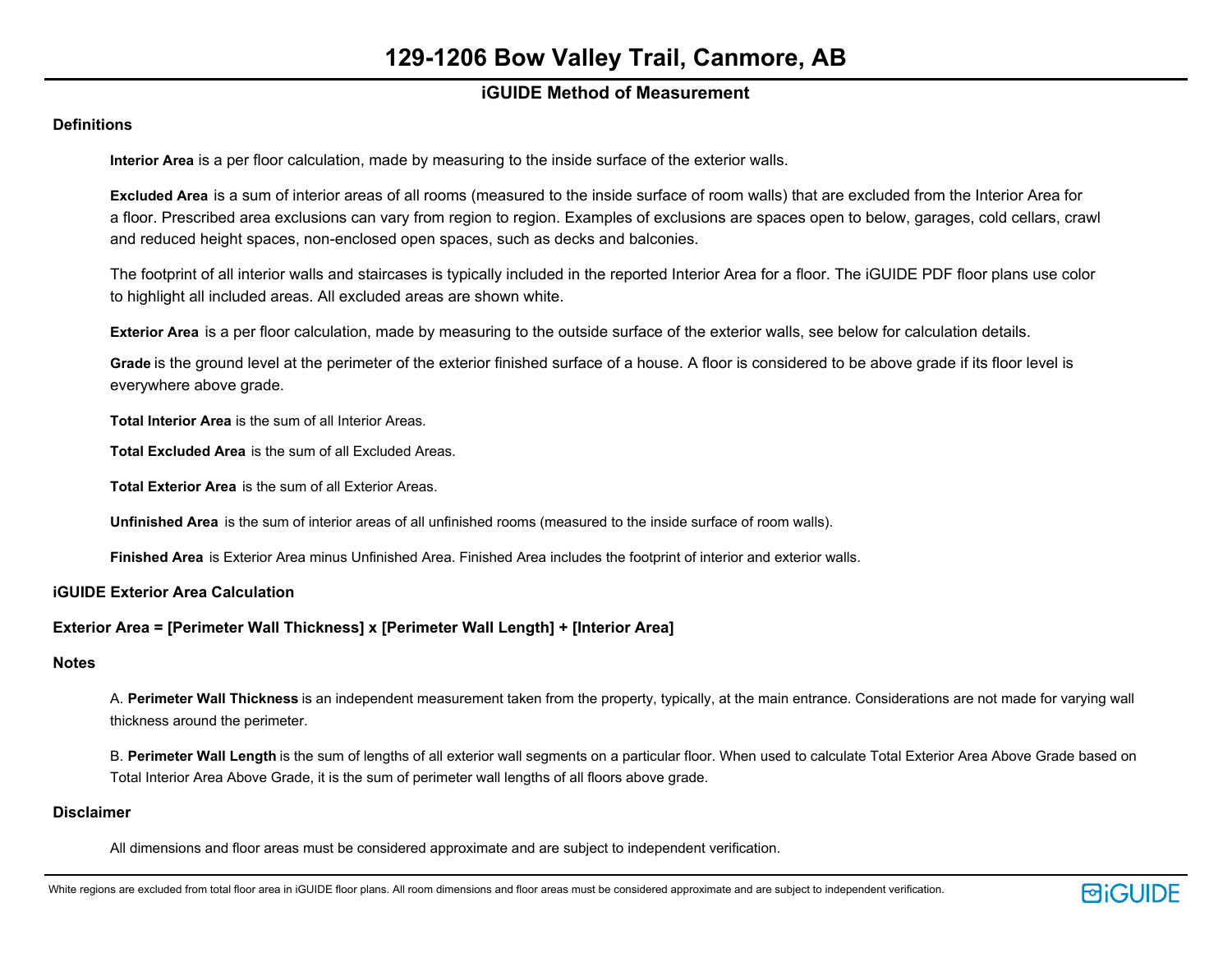Measurement Diagram for: Main Floor Exterior Wall Thickness: 6.5 in



35'1"

PREPARED: Feb 2021

18'4"